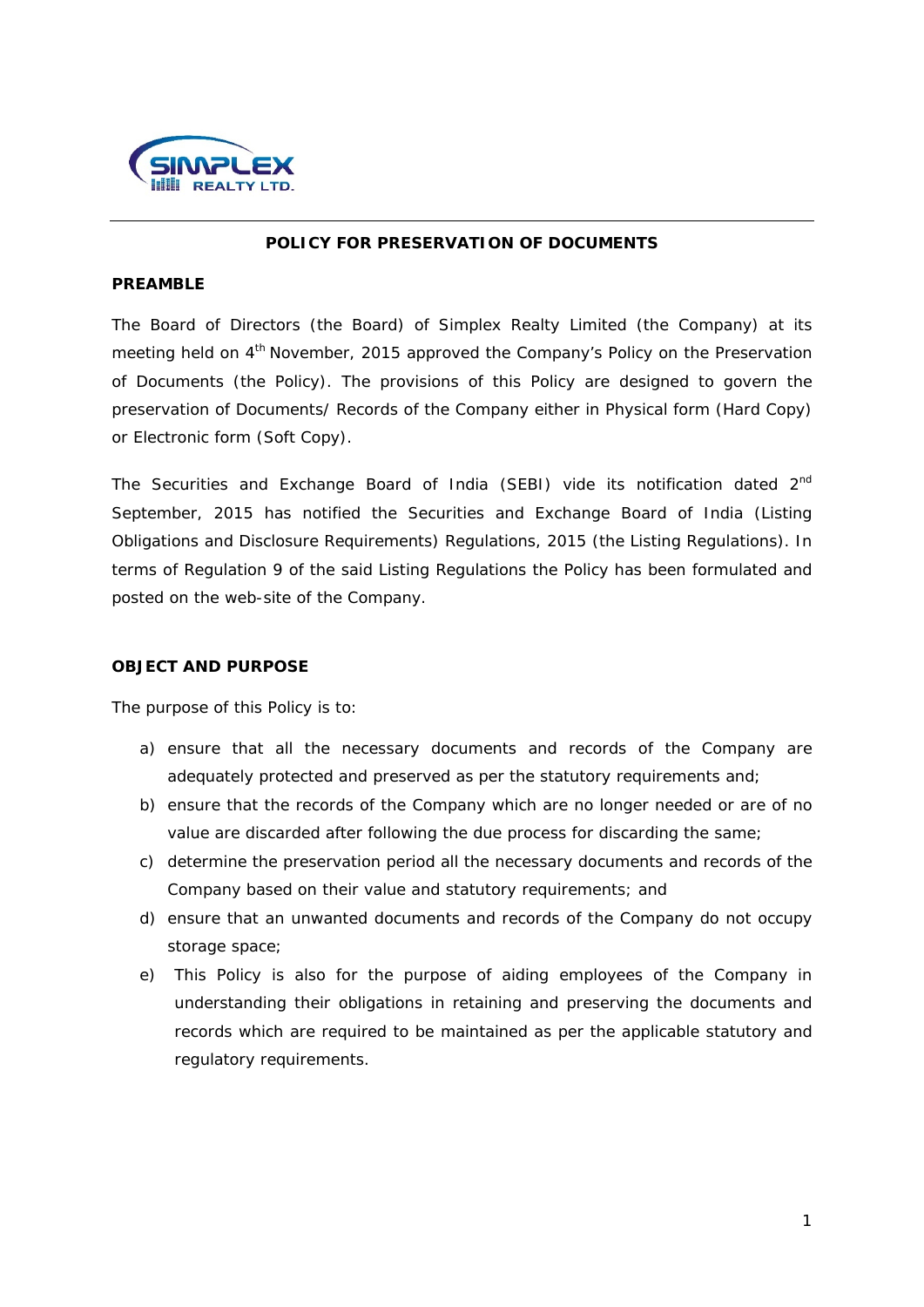## **DEFINITIONS**

In this policy unless the context otherwise requires:

- **"Act"** shall mean the Companies Act, 2013 and the Rules and Regulations notified thereunder.
- **"Board of Directors"** or "**Board"** in relation to the Company means the collective body of the Directors of the Company.
- **"Company"** means Simplex Realty Limited.
- **"Directors"** means Directors of the Company.
- **"Documents"** includes summons, notice, requisition, order, declaration, form and register, whether issued, sent or kept in pursuance of this Act or under any other law for the time being in force or otherwise, maintained on paper or in electronic form;
- **"Electronic Form"** with reference to information means any information generated, sent, received or stored in media, magnetic, optical, computer memory, micro film, computer generated micro fiche or similar device.

**"Financial Year"** shall have the same meaning as defined in the Act.

#### **"Key Managerial Personnel" (KMP)** in relation to a Company means

- i. the Chief Executive Officer, or the Managing Director or the Manager;
- ii. the Company Secretary;
- iii. the Whole-time director;
- iv. Chief Financial Officer; and
- v. such other officer as may be prescribed under the Act.
- **"Senior Management Personnel"** mean employees of the company who are members of its core management team excluding Board of Directors including the functional / vertical heads.
- **"SEBI Regulations"** shall mean the Securities and Exchange Board of India (Listing Obligations and Disclosure Requirements) Regulations, 2015, as may be amended from time to time.

The words or expressions used but not defined herein, but defined under Companies Act, 2013 or the SEBI Regulations shall have the same meaning assigned therein.

#### **ROLE AND RESPONSIBILITY**

The departmental head including the functional / vertical heads of the Company will be responsible for the maintenance, preservation and disposal of the documents and records in respect to their department. The departmental head may preserve the documents and records either physical form or in electronic form. The following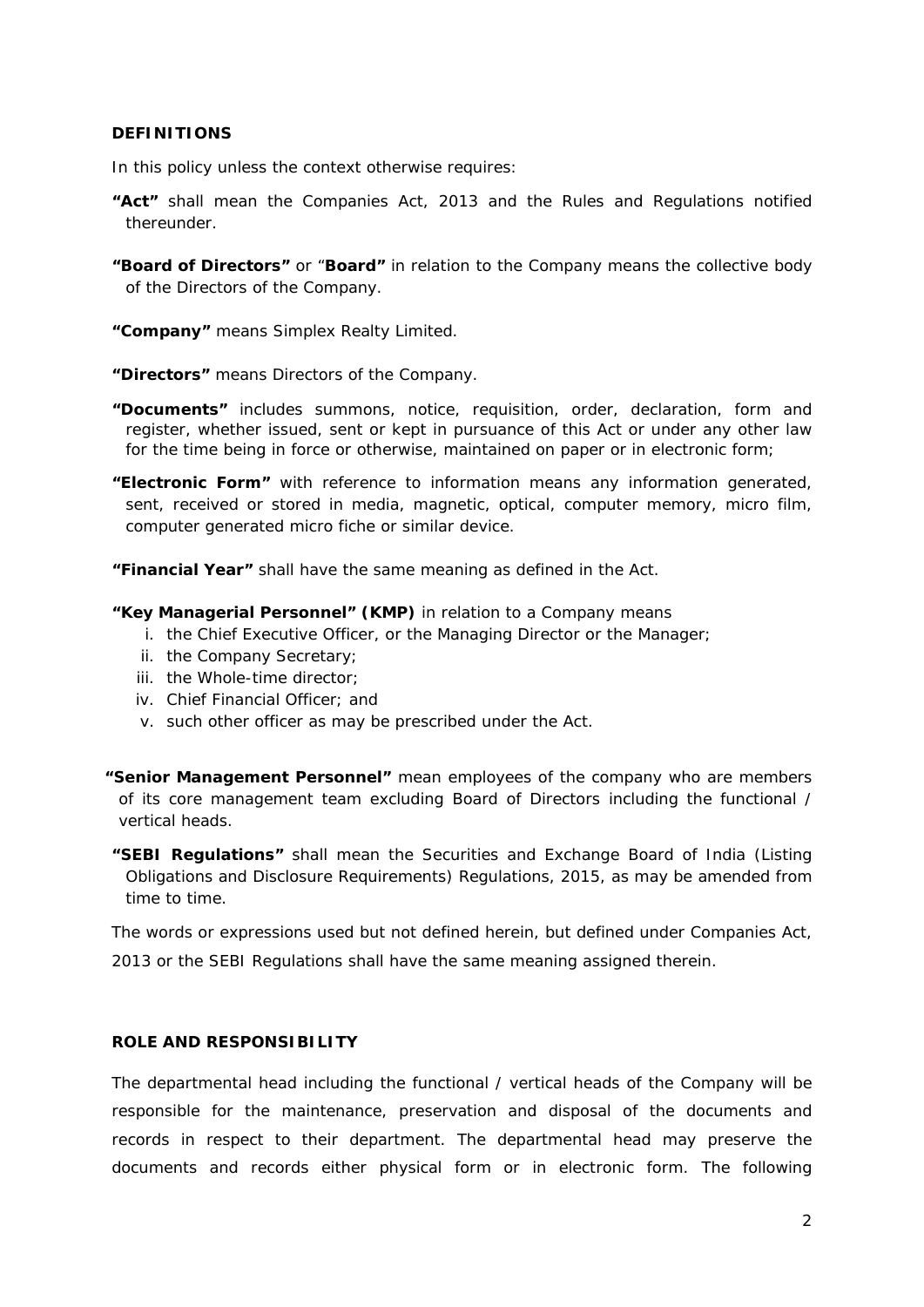**Annexure –A** is a document preservation schedule the approved as the initial Schedule for the maintenance, preservation and disposal of the documents and records of the Company. The departmental heads are authorised to make modifications to the schedule from time to time to ensure that it is incompliance with local, State and Central Laws and monitor compliance with this Policy.

The preservation location will be the concerned department. If the location is other than the concerned department, the same should be documented and kept in a file for reference purpose in the respective department. In case of critical documents which need to be preserved for very long periods or permanently, the same shall be preserved in fire proof or other such secure cabinets.

# **PROCEDURE FOR DISPOSAL OF DOCUMENTS**

The Documents of the Company which are no longer required as per the time schedule prescribed inthe above Annexure – A may be destroyed. The departmental head may direct Employees in charge from time to time to destroy the documents and records of the Company which are no longer required as per the Schedule. The details of the documents and records of the Company destroyed by the Company shall be recorded in the Register for Disposal of Records to be kept by Employees who are disposing of the Documents in the format prescribed at **Annexure B**.

# **SUSPENSION OF DOCUMENTS DISPOSAL IN THE EVENT OF LITIGATION OR CLAIMS**

In the event the Company is served with any Notice for documents from any of the Statutory Authorities or any Litigation is commenced by or against the Company, than the disposal ofdocuments which are subject matter of Notice/Litigation, etc. shall be suspended till such time the matter is settled or resolved or disposed of. The departmental head shall immediately inform Employees in charge of the Company for suspension of further disposal of documents.

#### **GENERAL**

Any change in the Policy shall be approved by the Board of Directors of the Company. The Board of Directors shall have the right to withdraw and / or amend any part of this Policy or the entire Policy,at any time, as it deems fit, or from time to time, and the decision of the Board in this respect shall befinal and binding.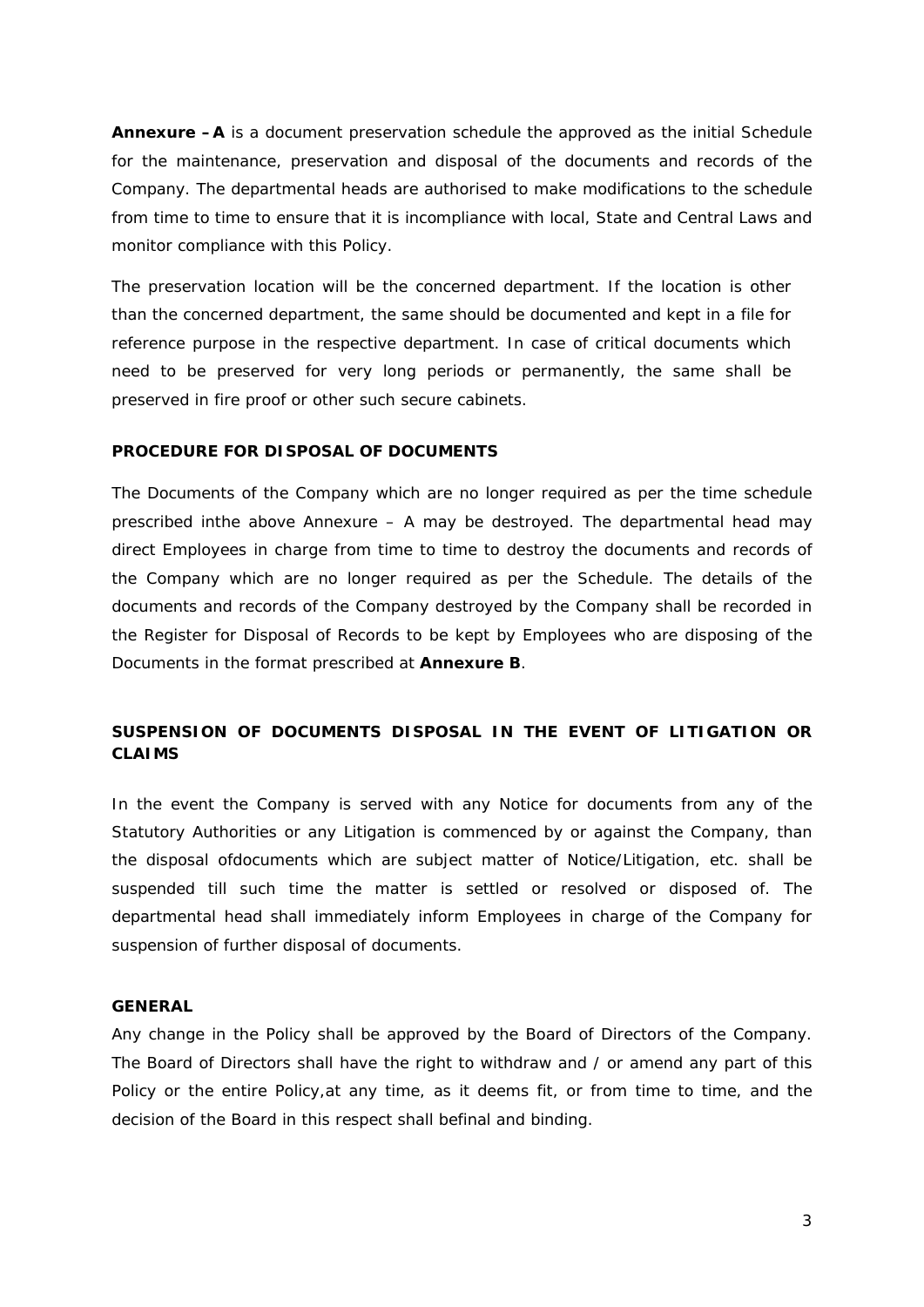# **Annexure –A**

## **DOCUMENT PRESERVATION SCHEDULE**

# **PRESERVATION PERIOD**

The preservation period starts with the conclusion of financial year, in which the document has been formed or the last entry was made; the preservation period of agreements starts with the end of the financial year in which the agreement period expires.

| <b>CORPORATE RECORDS</b>                                     |                                                                                                                      |                                                                   |  |
|--------------------------------------------------------------|----------------------------------------------------------------------------------------------------------------------|-------------------------------------------------------------------|--|
| Sr.                                                          | <b>Record Type</b>                                                                                                   | <b>Preservation Period</b>                                        |  |
| No.                                                          |                                                                                                                      |                                                                   |  |
| <b>Documents to be retained Permanently</b>                  |                                                                                                                      |                                                                   |  |
| 1                                                            | Common Seal Permanent                                                                                                | Permanently                                                       |  |
| 2                                                            | Minutes Books of Board, General Meetings<br>and Committees Meetings                                                  | Permanently                                                       |  |
| 3                                                            | <b>Statutory Registers</b>                                                                                           | Permanently                                                       |  |
| 4                                                            | License and Permissions                                                                                              | Permanently                                                       |  |
| 5                                                            | Statutory Forms except for routine<br>compliance                                                                     | Permanently                                                       |  |
| 6                                                            | <b>Scrutinizers Reports</b>                                                                                          | Permanently                                                       |  |
| 7                                                            | Register of Members                                                                                                  | Permanently                                                       |  |
| 8                                                            | <b>Index of Members</b>                                                                                              | Permanently                                                       |  |
| Documents to be retained for a minimum period of Eight Years |                                                                                                                      |                                                                   |  |
| 9                                                            | <b>Annual Returns</b>                                                                                                | 8 years from the filing with the Ministry of<br>Corporate Affairs |  |
| 10                                                           | Board Agenda and supporting documents                                                                                | 8 years                                                           |  |
| 11                                                           | Attendance Register                                                                                                  | 8 years                                                           |  |
| 12                                                           | Office copies of Notice of General Meeting<br>and related papers                                                     | 8 years                                                           |  |
| 13                                                           | Office copies of Notice of Board Meeting /<br>Committee Meeting, Agenda, Notes on<br>Agenda and other related papers | 8 years                                                           |  |
| <b>Miscellaneous</b>                                         |                                                                                                                      |                                                                   |  |
| 14                                                           | Register of Debenture-holders, if any                                                                                | 15 years after the redemption of                                  |  |
| 15                                                           | Index of debenture-holders, if any                                                                                   | 15 years                                                          |  |
|                                                              | <b>ACCOUNTS &amp; FINANCE</b>                                                                                        |                                                                   |  |
| Sr.                                                          | Record Type                                                                                                          | <b>Preservation Period</b>                                        |  |
| No.                                                          |                                                                                                                      |                                                                   |  |
| <b>Documents to be retained Permanently</b>                  |                                                                                                                      |                                                                   |  |
| 1                                                            | Audit<br>Financial<br>Annual<br>Reports<br>and<br><b>Statements</b>                                                  | Permanent                                                         |  |
|                                                              | Documents to be retained for a minimum period of Eight years                                                         |                                                                   |  |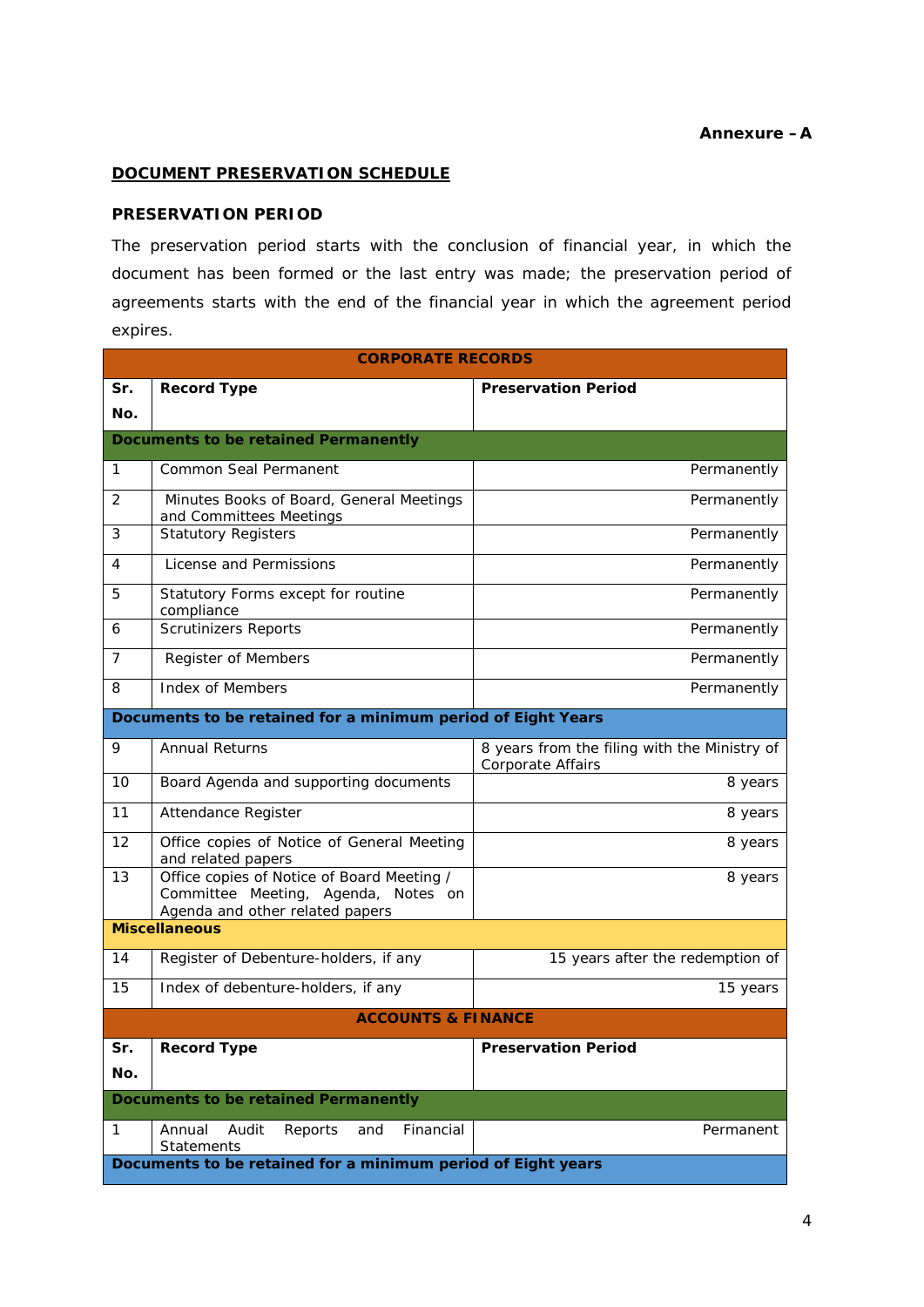| 2                                           | Annual Plans and Budgets                                                                                                                                     | 8 years after completion of Audit                                                                                                |  |
|---------------------------------------------|--------------------------------------------------------------------------------------------------------------------------------------------------------------|----------------------------------------------------------------------------------------------------------------------------------|--|
| 3                                           | Books of Accounts, Ledgers and Vouchers                                                                                                                      | 8 years from the end of Financial Year                                                                                           |  |
| 4                                           | <b>Bank Statements</b>                                                                                                                                       | 8 years                                                                                                                          |  |
| 5                                           | <b>Investment Records</b>                                                                                                                                    | 8 years                                                                                                                          |  |
|                                             | <b>Miscellaneous</b>                                                                                                                                         |                                                                                                                                  |  |
| 1                                           | General Correspondence                                                                                                                                       | 3 years                                                                                                                          |  |
|                                             | <b>TAX RECORDS</b>                                                                                                                                           |                                                                                                                                  |  |
| Sr.                                         | <b>Record Type</b>                                                                                                                                           | <b>Preservation Period</b>                                                                                                       |  |
| No.                                         |                                                                                                                                                              |                                                                                                                                  |  |
|                                             | <b>Documents to be retained Permanently</b>                                                                                                                  |                                                                                                                                  |  |
| 1                                           | Tax Exemption and Related documents                                                                                                                          | Permanent                                                                                                                        |  |
| 2                                           | Tax Bills, receipts and payments                                                                                                                             | Permanent                                                                                                                        |  |
|                                             | Documents to be retained for a minimum period of 8 years                                                                                                     |                                                                                                                                  |  |
| 1                                           | <b>Excise Records</b>                                                                                                                                        | 8 years from the end of the FinancialYear<br>or completion of assessment under the<br>applicable law is over whichever is later. |  |
| 2                                           | Tax Deducted at Source                                                                                                                                       | 8 years from the end of Financial Yearor<br>completion of assessment under the<br>applicable law is over whichever is later.     |  |
| 3                                           | <b>Income Tax Records</b>                                                                                                                                    | 8 years from the end of Financial Yearor<br>completion of assessment under Income<br>Tax whichever is later                      |  |
| 4                                           | Service Tax Records                                                                                                                                          | 8 years from the end of Financial Yearor<br>completion of assessment under Service<br>Tax whichever is later                     |  |
|                                             | <b>LEGAL FILES AND RECORDS</b>                                                                                                                               |                                                                                                                                  |  |
| Sr.                                         | <b>Record Type</b>                                                                                                                                           | <b>Preservation Period</b>                                                                                                       |  |
| No.                                         |                                                                                                                                                              |                                                                                                                                  |  |
|                                             | <b>Documents to be retained Permanently</b>                                                                                                                  |                                                                                                                                  |  |
| 1                                           | Court Orders                                                                                                                                                 | Permanent                                                                                                                        |  |
|                                             | Documents to be retained for a minimum period of 8 years                                                                                                     |                                                                                                                                  |  |
| 2                                           | Agreements<br>Related<br>Contracts,<br>and<br>correspondence (including any proposal<br>that resulted in the contract and other<br>supportive documentation) | 8 years after termination or expiration<br>of contracts                                                                          |  |
|                                             | <b>Miscellaneous</b>                                                                                                                                         |                                                                                                                                  |  |
| 3                                           | Legal Memorandum and Opinions<br>including subject matter files                                                                                              | 3 years after the close of matter                                                                                                |  |
| 4                                           | Litigation files                                                                                                                                             | 3 years after the close of matter                                                                                                |  |
|                                             | <b>PROPERTY RECORDS</b>                                                                                                                                      |                                                                                                                                  |  |
| Sr.                                         | <b>Record Type</b>                                                                                                                                           | <b>Preservation Period</b>                                                                                                       |  |
| No.                                         |                                                                                                                                                              |                                                                                                                                  |  |
| <b>Documents to be retained Permanently</b> |                                                                                                                                                              |                                                                                                                                  |  |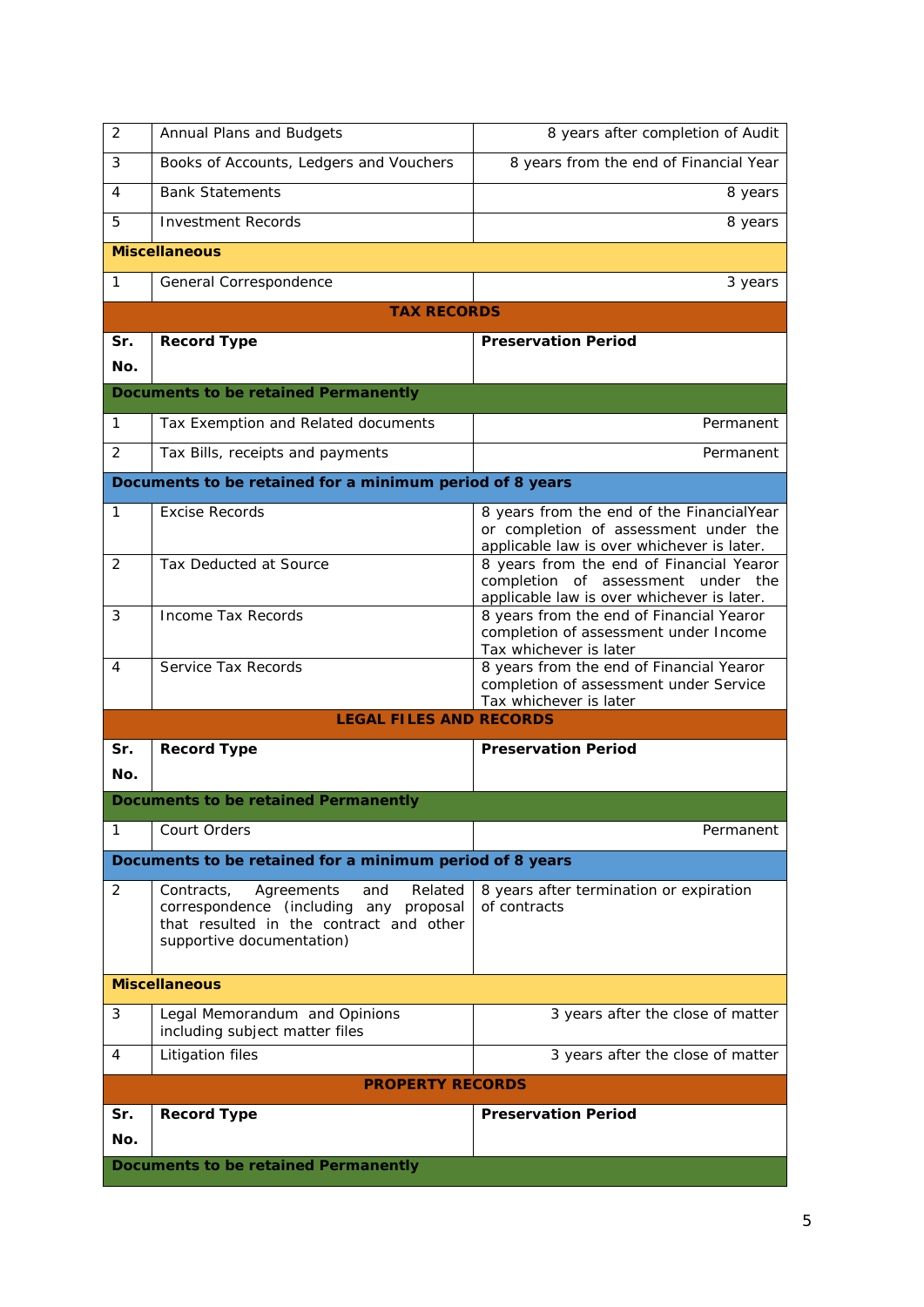| $\mathbf{1}$ | Original Purchase and Sale Agreement                                                                                                                                                                                                                                                                                                                                                                                                                                                                                                                                                                                                                                                                                     | Permanent                               |
|--------------|--------------------------------------------------------------------------------------------------------------------------------------------------------------------------------------------------------------------------------------------------------------------------------------------------------------------------------------------------------------------------------------------------------------------------------------------------------------------------------------------------------------------------------------------------------------------------------------------------------------------------------------------------------------------------------------------------------------------------|-----------------------------------------|
| 2            | Property Card, Index II, Ownership<br>records issued by Government Authority                                                                                                                                                                                                                                                                                                                                                                                                                                                                                                                                                                                                                                             | Permanent                               |
| 3            | Property Insurance                                                                                                                                                                                                                                                                                                                                                                                                                                                                                                                                                                                                                                                                                                       | Permanent                               |
|              | <b>PROJECT RECORDS</b>                                                                                                                                                                                                                                                                                                                                                                                                                                                                                                                                                                                                                                                                                                   |                                         |
| Sr.          | <b>Record Type</b>                                                                                                                                                                                                                                                                                                                                                                                                                                                                                                                                                                                                                                                                                                       | <b>Preservation Period</b>              |
| No.          |                                                                                                                                                                                                                                                                                                                                                                                                                                                                                                                                                                                                                                                                                                                          |                                         |
|              | <b>Documents to be retained Permanently</b>                                                                                                                                                                                                                                                                                                                                                                                                                                                                                                                                                                                                                                                                              |                                         |
| 1            | Project<br>Related<br><b>Documents</b><br>and<br>correspondence (including any proposal of<br>the Project and its approval)                                                                                                                                                                                                                                                                                                                                                                                                                                                                                                                                                                                              | Permanent                               |
|              | <b>CORRESPONDENCE AND INTERNAL MEMO</b>                                                                                                                                                                                                                                                                                                                                                                                                                                                                                                                                                                                                                                                                                  |                                         |
| Sr.          | <b>Record Type</b>                                                                                                                                                                                                                                                                                                                                                                                                                                                                                                                                                                                                                                                                                                       | <b>Preservation Period</b>              |
| No.          |                                                                                                                                                                                                                                                                                                                                                                                                                                                                                                                                                                                                                                                                                                                          |                                         |
|              | <b>Documents to be retained Permanently</b>                                                                                                                                                                                                                                                                                                                                                                                                                                                                                                                                                                                                                                                                              |                                         |
| 1            | Those pertaining to non-routine matters or<br>having significant lasting consequences                                                                                                                                                                                                                                                                                                                                                                                                                                                                                                                                                                                                                                    | Permanent                               |
|              | <b>MISCELLANEOUS</b>                                                                                                                                                                                                                                                                                                                                                                                                                                                                                                                                                                                                                                                                                                     |                                         |
| 2            | Correspondence<br>and<br>memoranda<br>pertaining to routine matters and having<br>significant<br>impact,<br>lasting<br>no<br>consequences e.g.<br>• Routine letters, notes that require no<br>acknowledgement or follow-up, such<br>as<br>inter office memo, letters for<br>transmittal<br>and plans for Meetings;<br>$\bullet$<br>• Letters of general enquiry and replies<br>complete<br>that<br>cycle<br>οf<br>correspondence;<br>Letter of compliant requesting specific<br>$\bullet$<br>actions that have no further value<br>after change of name or address;<br>Other letters of inconsequential<br>subject matter or that definitely close<br>correspondence to which no further<br>reference will be necessary. | 3 years                                 |
|              | <b>INSURANCE RECORDS</b>                                                                                                                                                                                                                                                                                                                                                                                                                                                                                                                                                                                                                                                                                                 |                                         |
| Sr.          | <b>Record Type</b>                                                                                                                                                                                                                                                                                                                                                                                                                                                                                                                                                                                                                                                                                                       | <b>Preservation Period</b>              |
| No.          |                                                                                                                                                                                                                                                                                                                                                                                                                                                                                                                                                                                                                                                                                                                          |                                         |
|              | Documents to be retained permanently                                                                                                                                                                                                                                                                                                                                                                                                                                                                                                                                                                                                                                                                                     |                                         |
| 1            | Insurance Policies                                                                                                                                                                                                                                                                                                                                                                                                                                                                                                                                                                                                                                                                                                       | Permanent                               |
|              | Documents to be retained for a minimum period of 8 years                                                                                                                                                                                                                                                                                                                                                                                                                                                                                                                                                                                                                                                                 |                                         |
| 2            | Journal Entry support data                                                                                                                                                                                                                                                                                                                                                                                                                                                                                                                                                                                                                                                                                               | 8 years                                 |
| 3            | <b>Inspections Reports</b>                                                                                                                                                                                                                                                                                                                                                                                                                                                                                                                                                                                                                                                                                               | 8 years                                 |
|              | <b>MISCELLANEOUS</b>                                                                                                                                                                                                                                                                                                                                                                                                                                                                                                                                                                                                                                                                                                     |                                         |
| 4            | Claims records                                                                                                                                                                                                                                                                                                                                                                                                                                                                                                                                                                                                                                                                                                           | Till settlement is over and claim money |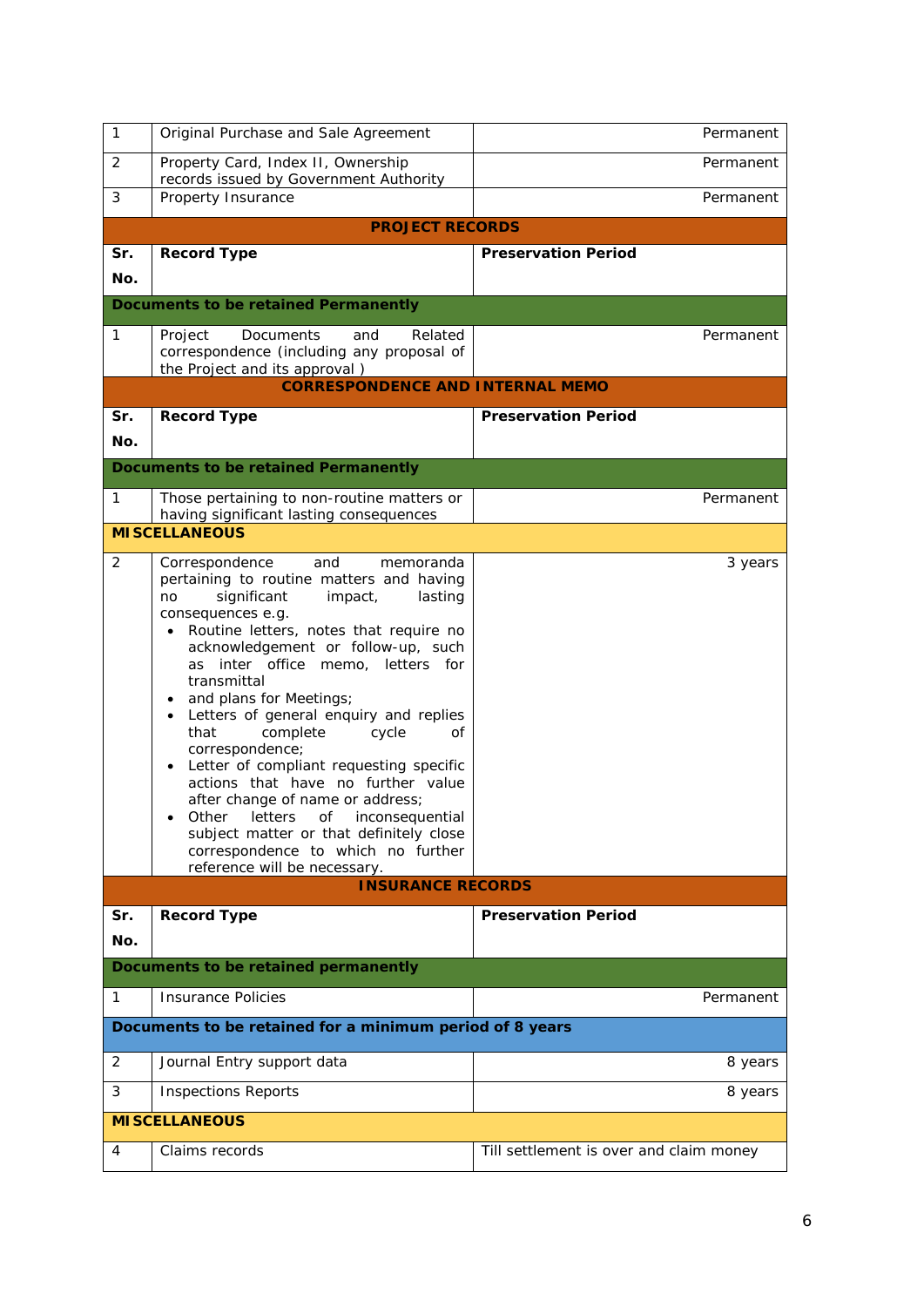| 5                                                        | Group Insurance Plans                                                                    | Until plan is amended or terminated |  |  |
|----------------------------------------------------------|------------------------------------------------------------------------------------------|-------------------------------------|--|--|
| <b>PERSONNEL RECORDS</b>                                 |                                                                                          |                                     |  |  |
| Sr.                                                      | <b>Record Type</b>                                                                       | <b>Preservation Period</b>          |  |  |
| No.                                                      |                                                                                          |                                     |  |  |
|                                                          | Documents to be retained permanently                                                     |                                     |  |  |
| $\mathbf{1}$                                             | Payroll Registers                                                                        | Permanent                           |  |  |
| 2                                                        | Bonus, Gratuity and other Statutory<br>Records                                           | Permanent                           |  |  |
| Documents to be retained for a minimum period of 8 years |                                                                                          |                                     |  |  |
| 3                                                        | Time office Records and Leave Cards                                                      | 8 years                             |  |  |
| 4                                                        | <b>Unclaimed Wages Records</b>                                                           | 8 years                             |  |  |
| 5                                                        | <b>Employees Information Records</b>                                                     | 8 years after separation            |  |  |
|                                                          | Miscellaneous                                                                            |                                     |  |  |
| $\mathbf{1}$                                             | <b>Employees Medical Record</b>                                                          | 3 years after separation            |  |  |
|                                                          | <b>ELECTRONIC RECORDS</b>                                                                |                                     |  |  |
| <b>Electronic Mail</b>                                   |                                                                                          |                                     |  |  |
|                                                          | All e-mails received from Internal and External Sources may be deleted after 8 years.    |                                     |  |  |
|                                                          | Employees will strive to keep their e-mails related to business issues.                  |                                     |  |  |
|                                                          | All Emails related to business issues should be downloaded to a server or user directory |                                     |  |  |
|                                                          | on server.                                                                               |                                     |  |  |
|                                                          | Employees are requested to take eare not to cand propriatory ar confidential internal o  |                                     |  |  |

- Employees are requested to take care not to send proprietary or confidential internal emailsto outside sources.
- All e-mails of Employees which are important should be copied to the employees' folder.

# **Web Page Files : Internet cookies**

All workstations Internet Explorer should be scheduled to delete Internet cookies once per month. The Company does not automatically delete electronic files beyond the date specified in the Policy. It is the responsibility of all Employees to adhere to the guidelines specified in this Policy. Each month the Company will run backup copy of all Electronic files including email on servers.

This backup is safeguard to retrieve lost information within 1 year retrieval period should the documents on network experience problems. The backup copy is considered a safeguard for the record retention system of the Company.

In certain cases document will be maintained both paper and electronic form.